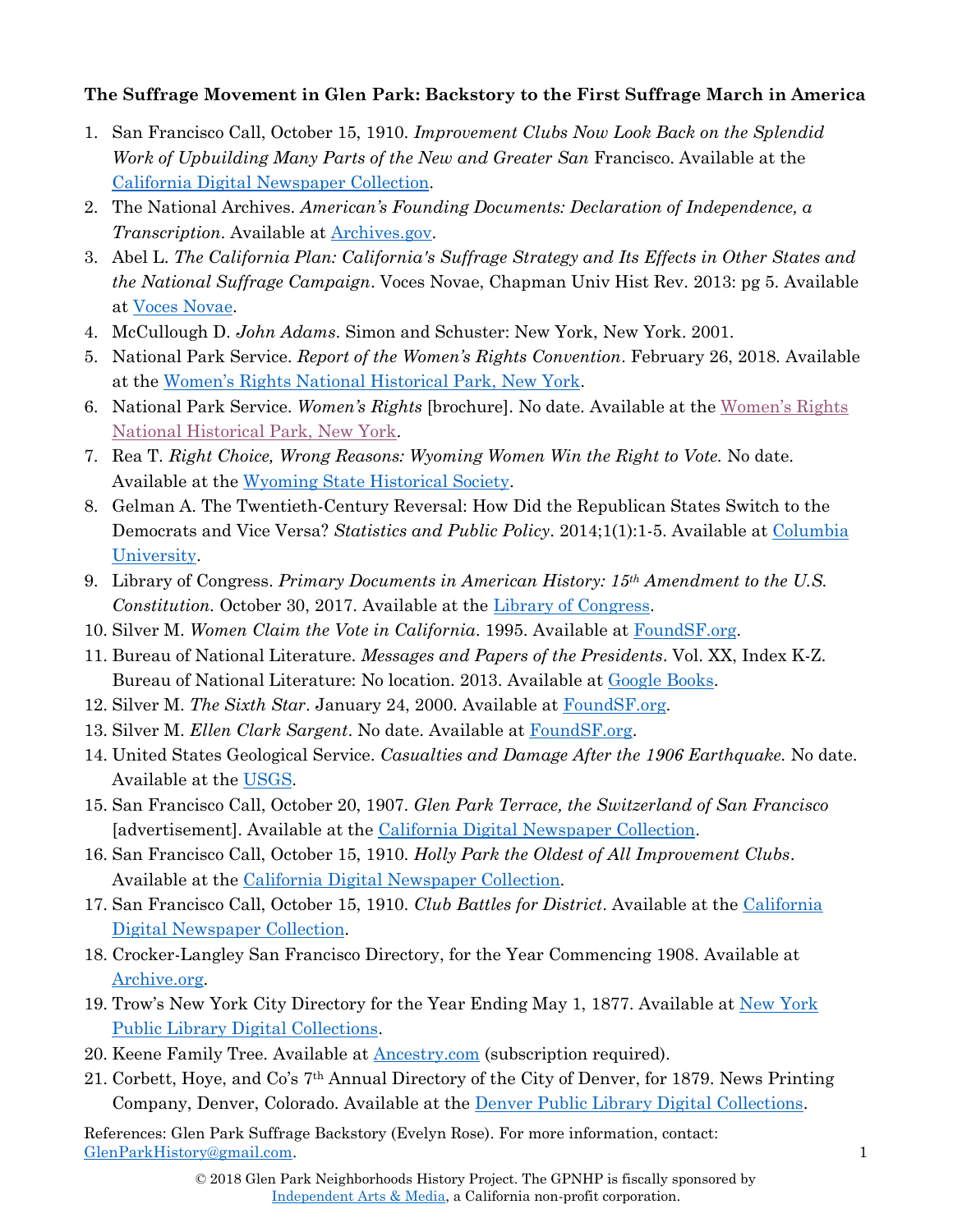- 22. Anonymous. *Leadville: A Small City With a Big History*. 2017. Available at [Leadville.com.](https://leadville.com/leadville-a-small-city-with-a-big-history/)
- 23. Leadville Daily Herald, January 1, 1882. *Advertisements*. Available at the [Colorado Historic](https://www.coloradohistoricnewspapers.org/cgi-bin/colorado?a=d&d=LDH18820101&e=-------en-20--61--txt-txIN-pinther-------0-)  [Newspapers Collection.](https://www.coloradohistoricnewspapers.org/cgi-bin/colorado?a=d&d=LDH18820101&e=-------en-20--61--txt-txIN-pinther-------0-)
- 24. Carbonate Chronicle, January 6, 1883. *Monday Night's Fire*. Available at the [Colorado Historic](https://www.coloradohistoricnewspapers.org/cgi-bin/colorado?a=d&d=CCL18830106-01&e=-------en-20--61--txt-txIN-pinther-------0-)  [Newspapers Collection.](https://www.coloradohistoricnewspapers.org/cgi-bin/colorado?a=d&d=CCL18830106-01&e=-------en-20--61--txt-txIN-pinther-------0-)
- 25. Leadville Daily Herald, February 24, 1883. *CHIPS*. Available at the [Colorado Historic](https://www.coloradohistoricnewspapers.org/cgi-bin/colorado?a=d&d=LDH18830224&e=-------en-20--61--txt-txIN-pinther-------0-)  [Newspapers Collection.](https://www.coloradohistoricnewspapers.org/cgi-bin/colorado?a=d&d=LDH18830224&e=-------en-20--61--txt-txIN-pinther-------0-)
- 26. Leadville Daily Herald, March 23, 1881. *Local Jottings*. Available at the [Colorado Historic](https://www.coloradohistoricnewspapers.org/cgi-bin/colorado?a=d&d=LDH18810323&e=-------en-20--61--txt-txIN-pinther-------0-)  [Newspapers Collection.](https://www.coloradohistoricnewspapers.org/cgi-bin/colorado?a=d&d=LDH18810323&e=-------en-20--61--txt-txIN-pinther-------0-)
- 27. Olivenhain.org. About Olivenhain. No date. Available at [Colony Olivenhain.](https://www.olivenhain.org/history/)
- 28. Los Angeles Times, May 21, 1885. *The Olivenhain [unintelligible]*. Available at [Newspapers.com](http://www.newspapers.com/) (subscription required).
- 29. Los Angeles Herald, August 25, 1889. *What They Say. Clippings From the "Herald's" List of Local Exchanges*. Available at the [California Digital Newspaper Collection.](https://cdnc.ucr.edu/cgi-bin/cdnc?a=d&d=LAH18890825&e=------188-en--20--1--txt-txIN--------1)
- 30. Los Angeles Herald, September 29, 1889. *A Big Crowd Fills the Pavilion to Visit the Fair.* Available at the [California Digital Newspaper Collection.](https://cdnc.ucr.edu/cgi-bin/cdnc?a=d&d=LAH18890929&e=------188-en--20-LAH-1--txt-txIN)
- 31. Fruit Trade Journal and Produce Record. *California Notes*. April 18, 1891, Vol. IV, No. 25: pg 3. Available at [Google Books.](https://books.google.com/books?id=reZKAQAAMAAJ&pg=RA55-PA3&lpg=RA55-PA3&dq=pinther+%22fruit+trade+journal%22&source=bl&ots=YL40GSVfjX&sig=IGvKhvtmo41vCXJ6hqxZws1MHOM&hl=en&sa=X&ved=0ahUKEwj5i4ql_cHYAhWC5IMKHR-ICwgQ6AEIKTAA#v=onepage&q=pinther%20%22fruit%20trade%20journal%22&f=false)
- 32. Los Angeles Herald, March 9, 1894. *Rough on Two Industrials. Vinette Rearrested for Inciting Riot. Pinther Sentenced to Jail and to Pay a Heavy Fine.* Available at the California Digital [Newspaper Collection.](https://cdnc.ucr.edu/cgi-bin/cdnc?a=d&d=LAH18940509&e=-------en--20-LAH-1--txt-txIN--------1)
- 33. Stevens EW. *Radical LA: From the Coxeyites to the Watts Riots, 1894 to 1965*. University of Oklahoma Press: Norman, Oklahoma. 2009.
- 34. Los Angeles Herald, July 27, 1894. *The Populist Convention. Some Lively Discussion at Temperance Temple.* Available at the [California Digital Newspaper Collection.](https://cdnc.ucr.edu/cgi-bin/cdnc?a=d&d=LAH18940727&e=-------en--20--1--txt-txIN)
- 35. Sacramento Union, July 22, 1906. *Editor Takes a Wife*. Available at the [California Digital](https://cdnc.ucr.edu/cgi-bin/cdnc?a=d&d=SU19060722&e=-------en--20--1--txt-txIN--------1)  [Newspaper Collection.](https://cdnc.ucr.edu/cgi-bin/cdnc?a=d&d=SU19060722&e=-------en--20--1--txt-txIN--------1)
- 36. Marysville Daily Appeal, December 27, 1865. *The Daily Appeal*. Available at the [California](https://cdnc.ucr.edu/cgi-bin/cdnc?a=d&d=MDA18651227&e=-------en--20--1--txt-txIN--------1)  [Digital Newspaper Collection.](https://cdnc.ucr.edu/cgi-bin/cdnc?a=d&d=MDA18651227&e=-------en--20--1--txt-txIN--------1)
- 37. Claussenius Family Tree. Available at [Ancestry.com](http://www.ancestry.com/) (subscription required).
- 38. Anonymous. *An Elegant Flag.* Sherman and Hyde's Musical Review, April 1876, page 106. Available at [Archive.org.](https://archive.org/stream/shermanhydesmusi31876sanf#page/106/mode/2up/search/koerner)
- 39. California Voter Register, 1870 to 1875. Available at **Ancestry.com** (subscription required).
- 40. Marin Journal, October 19, 1916. *Looking Backward.* Available at the [California Digital](https://cdnc.ucr.edu/cgi-bin/cdnc?a=d&d=MJ19161019&e=-------en--20--1--txt-txIN--------1)  [Newspaper Collection.](https://cdnc.ucr.edu/cgi-bin/cdnc?a=d&d=MJ19161019&e=-------en--20--1--txt-txIN--------1)
- 41. The Record-Union (Sacramento), January 11, 1894. *General Notices*. Available at [Newspapers.com](http://www.newspapers.com/) (subscription required).
- 42. The Record-Union (Sacramento), March 4, 1897. *The Divorce Mill.* Available at [Newspapers.com](http://www.newspapers.com/) (subscription required).
- 43. San Francisco Call, January 2, 1905. *Merriment, on the Increase, Welcomes the New Year.* Available at the [California Digital Newspaper Collection.](https://cdnc.ucr.edu/cgi-bin/cdnc?a=d&d=SFC19050102&e=-------en--20--1--txt-txIN--------1)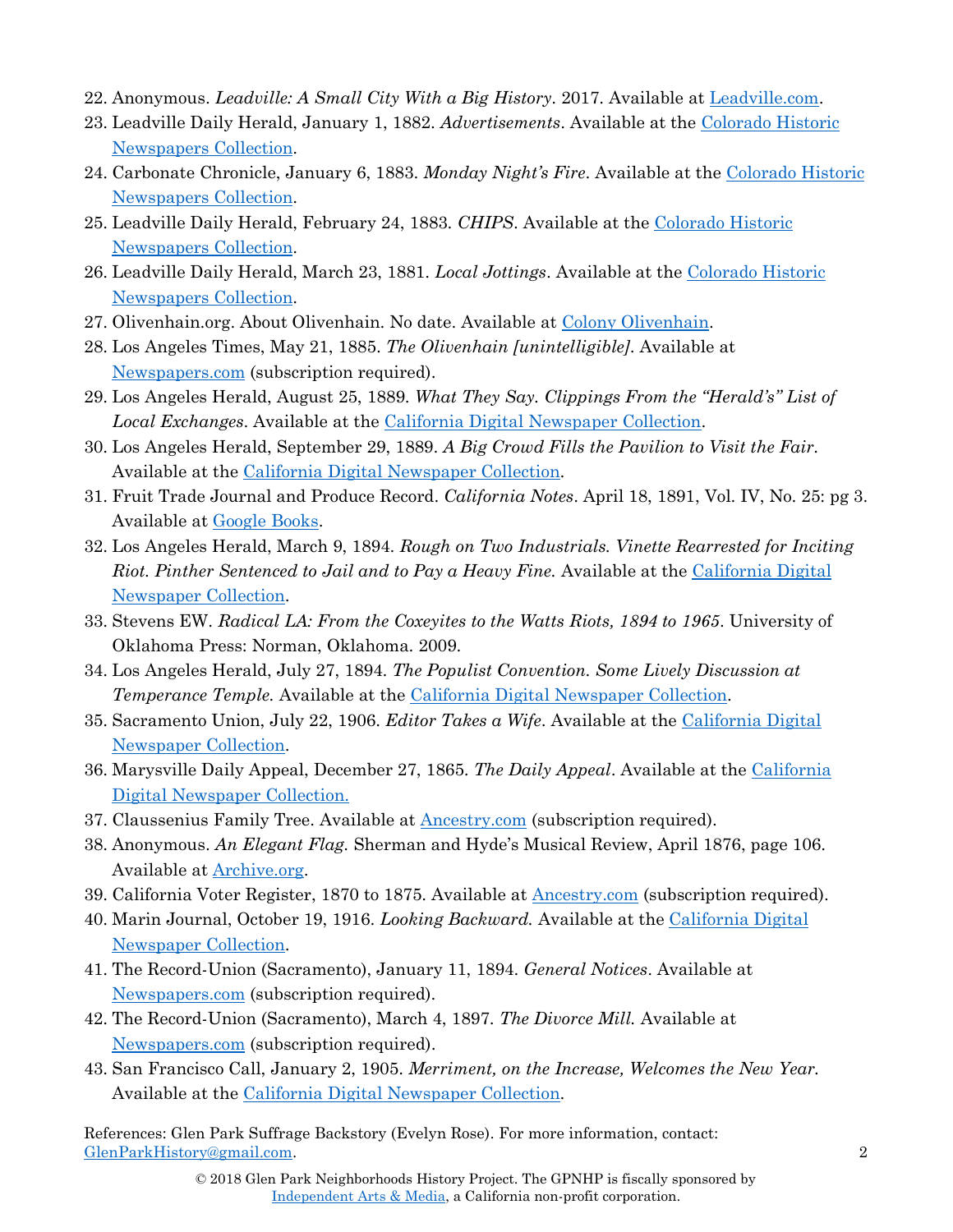- 44. Crocker-Langley San Francisco Directory, for the Year Ending October, 1907. Available at [Archive.org.](https://archive.org/details/crockerlangleysa1907sanfrich)
- 45. Anonymous. *"The City Guard." A History of Company "B," First Regiment Infantry, N.G.C. During the Sacramento Campaign, July 3 to 26, 1894*. Filmer-Rollins Electrotype Company: San Francisco, California. 1895. Available at [MilitaryMuseum.org.](http://www.militarymuseum.org/cityguardhistor00cali.pdf$.pdf)
- 46. San Francisco Call, February 9, 1908. *Appeals to Save Telegraph Hill.* Available at the [California Digital Newspaper Collection.](https://cdnc.ucr.edu/cgi-bin/cdnc?a=d&d=SFC19080209&e=-------en--20--1--txt-txIN--------1)
- 47. Kleiner J. *Legendary Locals of Mill Valley, California*. Arcadia Publishing: Charleston, South Carolina. 2014.
- 48. Walker RA. *The Country in the City: The Greening of the SF Bay Area*. University of Washington Press: Seattle, Washington. 2008.
- 49. Aurwaerter J, Sears JF. *Historic Resource Study for Muir Woods National Monument, Golden Gate National Recreation Area.* Olmsted Center for Landscape Preservation, National Park Service: Boston, Massachusetts. 2006. Available at the [National Park Service.](https://www.nps.gov/muwo/learn/historyculture/upload/muwo-hsr2006.pdf)
- 50. Spitz B. *Mill Valley, the Early Years*. Portrero Meadow Publishing Company: Mill Valley, California. 2001.
- 51. Harper IH. *The Life and Work of Susan B. Anthony, Vol II.* The Hollenbeck Press: Indianapolis, Indiana. 1898. Available at [Google Books.](https://books.google.com/books?id=NfYbAQAAMAAJ&printsec=frontcover&source=gbs_ge_summary_r&cad=0#v=onepage&q&f=false)
- 52. Rose E. *Muir Woods by Gravity Car: Putting Your Life in the Hands of the Gravity Man*. November 2005. Available at [FoundSF.org.](http://www.foundsf.org/index.php?title=Muir_Woods_by_Gravity_Car)
- 53. San Francisco Chronicle, June 11, 1908. *Women Talk of Rats and Snakes: California Club Makes Its Annual Report*. Available at [Newspapers.com](http://www.newspapers.com/) (subscription required).
- 54. Crane HE. *Woman's Place in the Government and the Conduct of Society*. Overland Monthly. 1912, Vol. LIX, No. 4, pg 359-366. Available at [Google Books.](https://books.google.com/books?id=_Gs-AQAAMAAJ&pg=PA359&lpg=PA359&dq=Woman%E2%80%99s+Place+in+the+Government+and+the+Conduct+of+Society&source=bl&ots=L5hnAIHid7&sig=Q_0KCzKbV4DcI3Eh2uN_K7uKijE&hl=en&sa=X&ved=0ahUKEwj_lOmw5bTYAhVniFQKHWhwCfgQ6AEIKTAA#v=onepage&q&f=false)
- 55. Rose E. *Weekend Logjam: Picnics and Excursions Beyond San Francisco*. August 12, 2012. Available at [Tramps of San Francisco.](http://www.trampsofsanfrancisco.com/sunday-picnic-excursions-san-francisco/)
- 56. Mielenz E. *Outdoor Art League Founded in 1902 to Protect Mill Valley's Beauty.* Fall 1972. Mill Valley Outdoor Art League History Folder. Mill Valley Public Library.
- 57. Hanson LK. *Outdoor Art Club Founded in 1902 to Protect Trees*. No date. Clipping, unknown newspaper. Mill Valley Outdoor Art League History Folder. Mill Valley Public Library.
- 58. Peterson JA. *The Birth of City Planning in the United States, 1840-1917*. Johns Hopkins University Press: Baltimore, Maryland. 2003.
- 59. Mill Valley Record, February 10, 1950. *Out of the Past.* Mill Valley Hotel History Folder. Mill Valley Public Library.
- 60. San Francisco Chronicle, July 9, 1896. *Mill Valley's Great Fete.* Available at [Newspapers.com](http://www.newspapers.com/) (subscription required).
- 61. San Francisco Call, July 17, 1896. *In the Heart of the Redwoods*. Available at [California Digital](https://cdnc.ucr.edu/cgi-bin/cdnc?a=d&d=SFC18960717&e=-------en--20--1--txt-txIN--------1)  [Newspaper Collection.](https://cdnc.ucr.edu/cgi-bin/cdnc?a=d&d=SFC18960717&e=-------en--20--1--txt-txIN--------1)
- 62. San Francisco Call, August 25, 1905. *Obituaries*. Available at the [California Digital Newspaper](https://cdnc.ucr.edu/cgi-bin/cdnc?a=d&d=SFC19050825&e=-------en--20--1--txt-txIN--------1)  [Collection.](https://cdnc.ucr.edu/cgi-bin/cdnc?a=d&d=SFC19050825&e=-------en--20--1--txt-txIN--------1)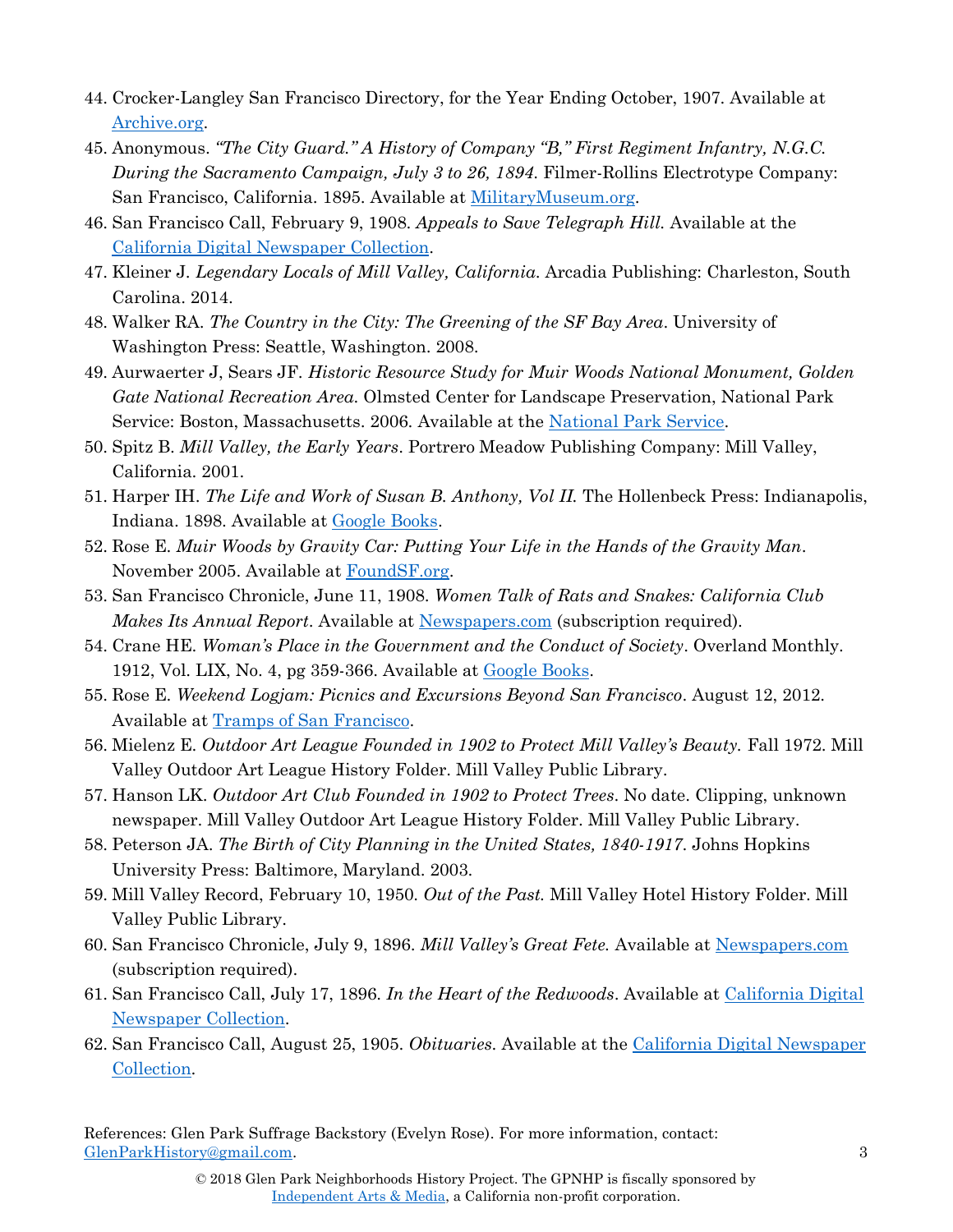- 63. Marin Journal, December 11, 1919. *Documents Filed in Recorders Office.* Available at the [California Digital Newspaper Collection.](https://cdnc.ucr.edu/cgi-bin/cdnc?a=d&d=MJ19191211&e=-------en--20--1--txt-txIN--------1)
- 64. Sausalito News. November 15, 1919. *Documents Filed With County Recorder.* Available at the [California Digital Newspaper Collection.](https://cdnc.ucr.edu/cgi-bin/cdnc?a=d&d=SN19191115&e=-------en--20--1--txt-txIN--------1)
- 65. Independent Journal (Marin), September 26, 1973. *Obituary, Alfred Pinther*. Available in Marin – Family History and Genealogy Message Board, **Ancestry.com** (subscription required).
- 66. San Francisco Chronicle, February 3, 1908. *Glen Park Women Form an Outdoor Art League*. Available at [Newspapers.com](file:///C:/Users/buffa/Downloads/www.Newspapers.com) (subscription required).
- 67. San Francisco Call, March 21, 1909. *Club Women Plant Arbor Day Trees in Glen Park.* Available at the [California Digital Newspaper Collection.](https://cdnc.ucr.edu/cgi-bin/cdnc?a=d&d=SFC19090321&e=-------en--20--1--txt-txIN--------1)
- 68. Oklahoma Historical Society. *Women's Club Movement*. 2009. Available at [OKHistory.org.](http://www.okhistory.org/publications/enc/entry.php?entry=WO002)
- 69. Knupfer AM. *Clubs, Women's*. 2009. Available at the [Encyclopedia of Chicago.](http://www.encyclopedia.chicagohistory.org/pages/306.html)
- 70. Ayers EL et al. *Women's Rights and Black Suffrage During Reconstruction*. American Passages, vol. 2, 4<sup>th</sup> ed. Wadsworth: Boston, Massachusetts. 2012.
- 71. Mead RJ. *How the Vote was Won: Women Suffrage in the Western United States, 1868-1914.*  New York University Press: New York, New York. 2004.
- 72. San Francisco Chronicle, May 1, 1908. *Women's Organization Promotes Street Work.* Available at Newspapers.com (subscription required). [www.Newspapers.com](http://www.newspapers.com/)
- 73. San Francisco Chronicle, July 11, 1908. *Road Restored at Glen Park*. Available at Newspapers.com (subscription required). [www.Newspapers.com](http://www.newspapers.com/)
- 74. San Francisco Call, August 10, 1908. *Club Women Begin Work Upon Programs for Winter.* Available at the [California Digital Newspaper Collection.](https://cdnc.ucr.edu/cgi-bin/cdnc?a=d&d=SFC19080810&e=------190-en--20--1-byDA-txt-txIN--------1)
- 75. San Francisco Chronicle, May 4, 1908. *Glen Park Ladies Work with Picks and Spades*. Available at Newspapers.com (subscription required). [www.Newspapers.com](http://www.newspapers.com/)
- 76. San Francisco Chronicle, May 17, 1908. *Volunteer Fire Company is Formed*. Available at Newspapers.com (subscription required). [www.Newspapers.com](http://www.newspapers.com/)
- 77. San Francisco Call, August 3, 1908. *Club Life Causes Change in Women's Point of View*. Available at the [California Digital Newspaper Collection.](https://cdnc.ucr.edu/cgi-bin/cdnc?a=d&d=SFC19080803&e=------190-en--20--1-byDA-txt-txIN)
- 78. San Francisco Public Library Monthly Bulletin. 1908, Vol XIV, No. 9, pg 66. Available at [Archive.org.](https://archive.org/stream/sanfranciscopubl1419sanf#page/66/mode/2up/search/%22glen%22)
- 79. San Francisco Call, February 10, 1908. *Urge Purchase of Glen Park Tract.* Available at the [California Digital Newspaper Collection.](https://cdnc.ucr.edu/cgi-bin/cdnc?a=d&d=SFC19080210&e=-------en--20--1--txt-txIN--------1)
- 80. San Francisco Chronicle, February 10, 1908. *Park Question Stirs Mission.* Available at [Newspapers.com](http://www.newspapers.com/) (subscription required).
- 81. San Francisco Call, March 19, 1908. *Praises Work of Women*. Available at the [California Digital](https://cdnc.ucr.edu/cgi-bin/cdnc?a=d&d=SFC19080319&e=-------en--20--1)  [Newspaper Collection.](https://cdnc.ucr.edu/cgi-bin/cdnc?a=d&d=SFC19080319&e=-------en--20--1)
- 82. Cherny E et al, eds. *California Women and Politics: From the Gold Rush to the Great Depression*. University of Nebraska Press: Lincoln, Nebraska. 2011.
- 83. Oakland Tribune, March 21, 1909. *Suffragist Leaders Address Enthusiasts in Redwoods*. Available at [Newspapers.com](http://www.newspapers.com/) (subscription required).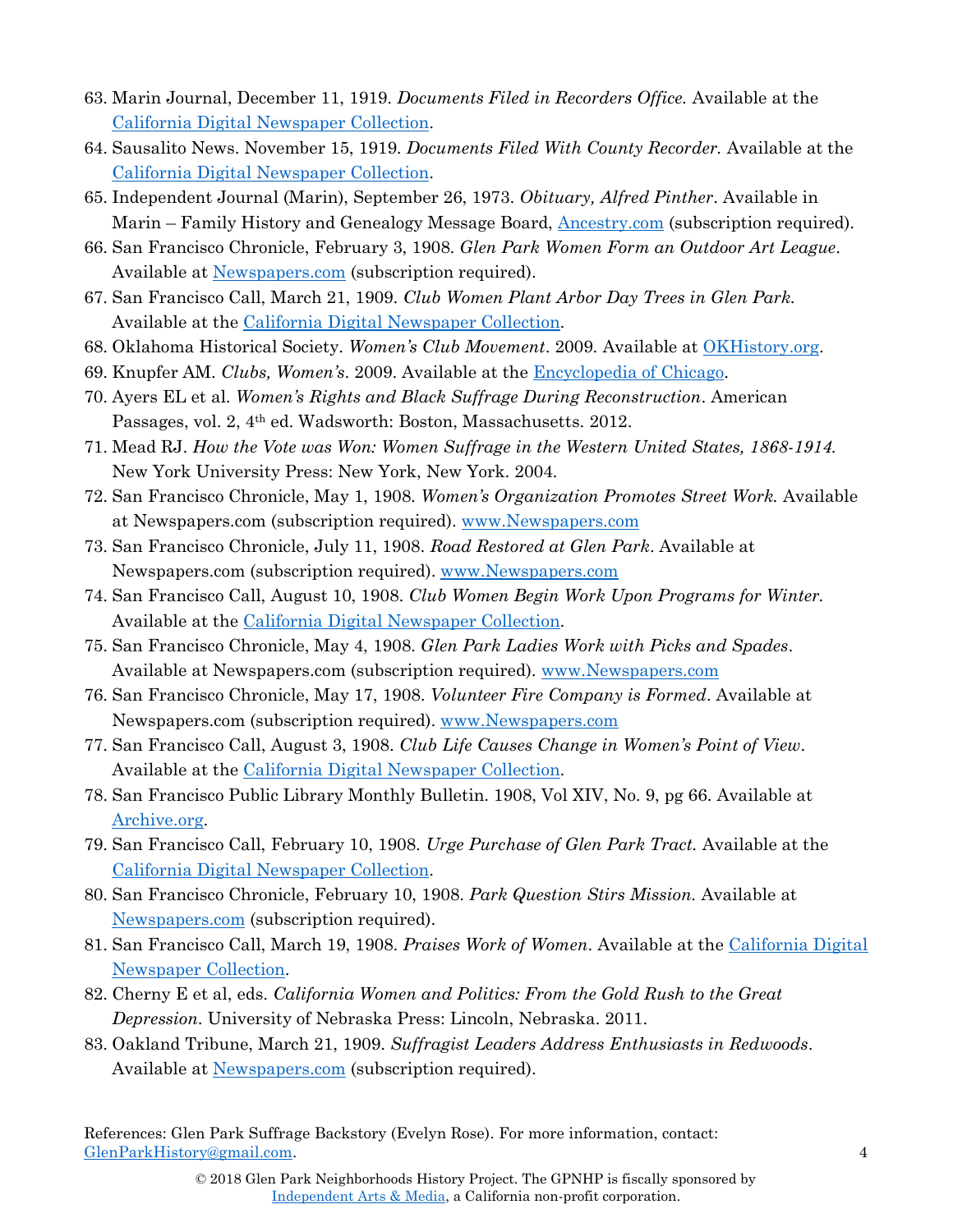- 84. Powers LB, ed. *Official Suffrage Page. California Equal Suffrage Association*. Western Woman. 1902:I(16):15. Available at [Google Books.](https://books.google.com/books?id=iIJIAAAAYAAJ&pg=PA89&lpg=PA89&dq=%22mrs.+mary+cullen%22+san+francisco&source=bl&ots=emeiLsJp3z&sig=-2RyEEeXuCFF0BwjqpBysAuefSI&hl=en&sa=X&ved=0ahUKEwjLgabqpLfYAhUpjFQKHQ80CvQQ6AEILzAB#v=onepage&q=cullen&f=false)
- 85. Hanson LK. *Anniversary Dinner, Mill Valley Outdoor Art League*. August 31, 1905. Mill Valley Outdoor Art League History Folder. Mill Valley Public Library.
- 86. Oakland Tribune, March 21, 1909. *Plant Four Trees on School Grounds*. Available at [Newspapers.com](http://www.newspapers.com/) (subscription required).
- 87. Our Society Blue Book. *The Forum Club*. Charles C. Hoag: San Francisco, California. 1902. Available at [Google Books.](https://books.google.com/books?id=Org1AAAAIAAJ&printsec=frontcover#v=onepage&q&f=false)
- 88. San Francisco Blue Book and Club Directory. *California Federation of Women's Clubs, Forum Club*. Charles C. Hoag: San Francisco, California. 1904. Available at [Google Books.](https://books.google.com/books?id=qrxLAQAAIAAJ&printsec=frontcover&source=gbs_ge_summary_r&cad=0#v=onepage&q&f=false)
- 89. California Digital Newspaper Collection, March 26, 1906. *California Club Asks for Sane Celebration*. Available at the [California Digital Newspaper Collection.](https://cdnc.ucr.edu/cgi-bin/cdnc?a=d&d=SFC19060326&e=-------en--20--1--txt-txIN--------1)
- 90. City and County Federation of Women's Clubs, San Francisco 1918 1920. *Philomath Club*. Available at [SFGenealogy.](http://www.sfgenealogy.com/sf/women/wczzh.htm)
- 91. San Francisco Chronicle, March 18, 1910. *Arbor Day Celebration Sunday Afternoon*. Available at [Newspapers.com](http://www.newspapers.com/) (subscription required).
- 92. San Francisco Chronicle, June 23, 1909. *No Trouble at Bond Election*. Available at [Newspapers.com](http://www.newspapers.com/) (subscription required).
- 93. San Francisco Call, August 12, 1911. *Club to Escort Rolph to Meeting*. Available at the [California Digital Newspaper Collection.](https://cdnc.ucr.edu/cgi-bin/cdnc?a=d&d=SFC19110812&e=-------en--20--1--txt-txIN--------1)
- 94. San Francisco Call, September 19, 1911. *Denver Woman Will Conduct Local Battle*. Available at the [California Digital Newspaper Collection.](https://cdnc.ucr.edu/cgi-bin/cdnc?a=d&d=SFC19110919&e=-------en--20--1--txt-txIN--------1)
- 95. Cooney RPJ, Jr. *California Women Suffrage Centennial*: *A Brief Summary of the 1911 Campaign*. 2011. Available at the [California Secretary of State.](http://www.sos.ca.gov/elections/celebrating-womens-suffrage/california-women-suffrage-centennial/)
- 96. San Francisco Call, October 13, 1911. *Suffrage Victory is Certain*. Available at the [California](https://cdnc.ucr.edu/cgi-bin/cdnc?a=d&d=SFC19111013&e=-------en--20--1--txt-txIN--------1)  [Digital Newspaper Collection.](https://cdnc.ucr.edu/cgi-bin/cdnc?a=d&d=SFC19111013&e=-------en--20--1--txt-txIN--------1)
- 97. New York Times, October 13, 1911. *CALIFORNIA FARMERS GIVE VOTE TO WOMEN.* Available at the [New York Times](http://www.nytimes.com/) (subscription required).
- 98. San Francisco Call, October 18, 1911. *Women Brave Registrar's Quizzing and Qualify to Vote Under New Privilege.* Available at the [California Digital Newspaper Collection.](https://cdnc.ucr.edu/cgi-bin/cdnc?a=d&d=SFC19111018&e=-------en--20--1--txt-txIN)
- 99. California Voter Registration, San Francisco County, 1913. Available at [Ancestry.com](http://www.ancestry.com/) (subscription required).
- 100. San Francisco Call, March 29, 1912. *Women Electors Early at Polls*. Available at the [California Digital Newspaper Collection.](https://cdnc.ucr.edu/cgi-bin/cdnc?a=d&d=SFC19120329&e=-------en--20--1--txt-txIN--------1)
- 101. San Francisco Chronicle, March 29, 1912. *Women of San Francisco Show But Fair Amount of Enthusiasm Over the Suffrage Privilege.* Available at [Newspapers.com](http://www.newspapers.com/) (subscription required).
- 102. California Federation of Women's Clubs in 1915. State Board Meets. *The Club Woman.*  1915;VI(16):26. Available at **Archive.org**.
- 103. Winslow HM, ed. Official Register and Directory of Women's Clubs in America. Helen M. Winslow, Publisher: Shirl, Massachusetts. 1916. Available at <u>Google Books</u>.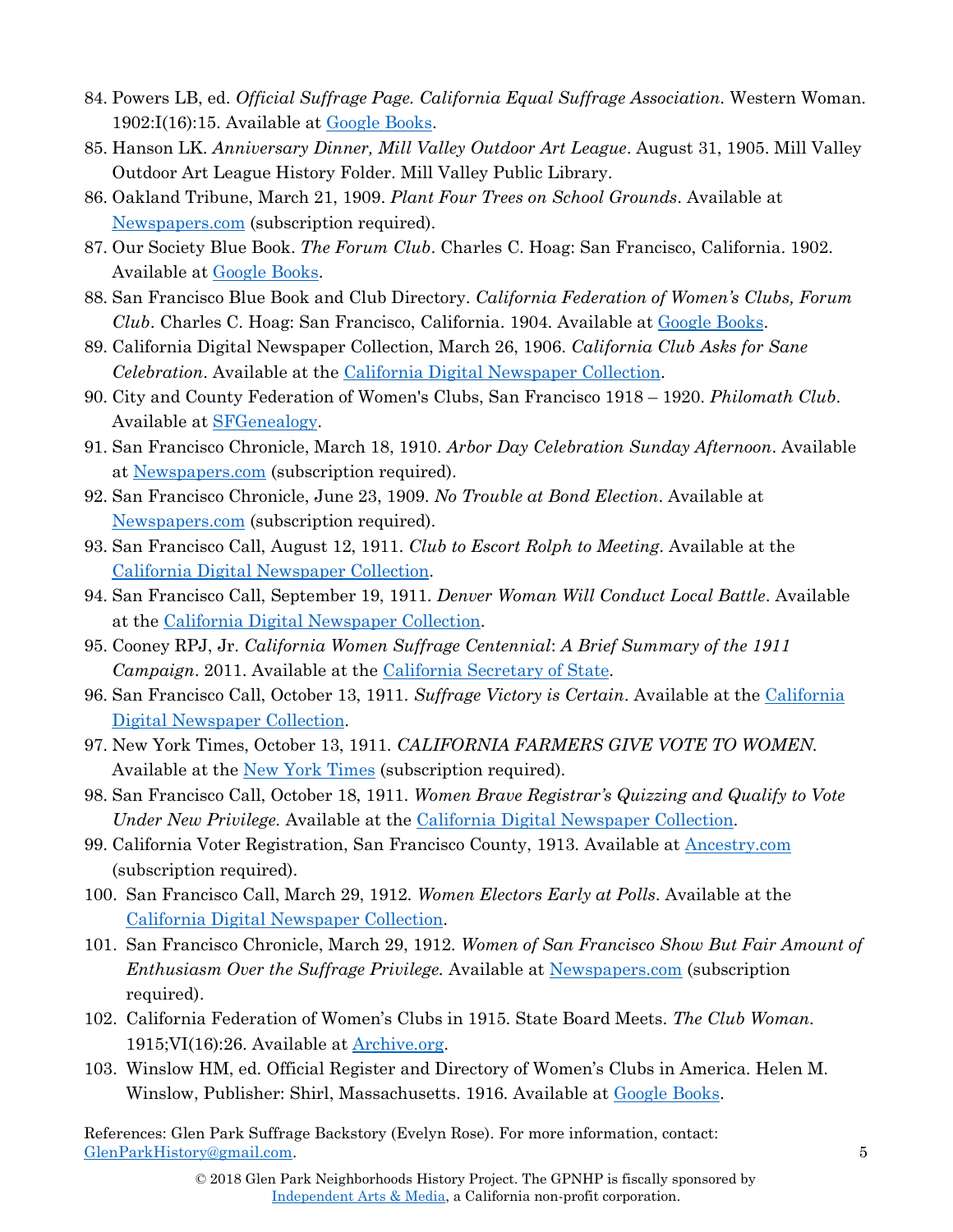- 104. San Francisco Chronicle, December 25, 1908. *Prize for Finest Entry in Parade: Women of Glen Park Outdoor Art League Will Have Two Tableaux*. Available at Newspapers.com (subscription required).
- 105. Rose E. *Ada Frances Parker Stillings: One of Glen Park's First Activitists.* December 28, 2016. Available at the [Glen Park Neighborhoods History Project.](http://glenparkhistory.wixsite.com/glenparkhistory/single-post/2016/12/28/Ada-Frances-Parker-Stillings-One-of-Glen-Parks-First-Civic-Activists)
- 106. Crocker-Langley San Francisco Directory for the Year Ending July 1913. Available at [Archive.org.](https://archive.org/details/crockerlangleysa1913sanfrich)
- 107. Laffey GA. *Evaluation of Potential Historic Structures in Scotts Valley.* February 1990. Available at the [Scotts Valley History Web.](http://history.scottsvalleychamber.com/history/page41/page41.htm)
- 108. Santa Cruz Evening News, July 24, 1924. *Camp Evers Gives Tourists Plenty of Entertainment*. Available at [Newspapers.com](http://www.newspapers.com/) (subscription required).
- 109. Oakland Tribune, September 30, 1928. *Santa Cruzans Plan to Buy Big Tree Grove*. Available at [Newspapers.com](http://www.newspapers.com/) (subscription required).
- 110. Anonymous. *Sempervirens Club and A.P. Hill*. No date. Available at [History/San Jose.](http://historysanjose.org/wp/research-collection/sempervirens-club-and-a-p-hill/)
- 111. San Francisco Chronicle, July 27, 1929. *Housewives Act to Force Hogs From City.* Available at the [San Francisco Public Library](http://www.sfpl.org/) (library card required).
- 112. San Francisco Chronicle, February 15, 1930. *Mayor Signs Hog Ranch Ban Resolution*. Available at the [San Francisco Public Library](http://www.sfpl.org/) (library card required).
- 113. San Francisco Chronicle, July 27, 1932. *Obituaries*. Available at the [San Francisco Public](https://sfpl.org/index.php?pg=2000028601&tab=alpha#/alpha/s)  [Library Articles and Databases](https://sfpl.org/index.php?pg=2000028601&tab=alpha#/alpha/s) (library card required).
- 114. San Francisco Chronicle, April 21, 1912. *Petitions From Glen Park*. Available at [Newspapers.com](http://www.newspapers.com/) (subscription required).
- 115. San Francisco Chronicle, March 24, 1912. "*Get Work Done" is Preferable to Argument Regarding, "Who Shall Do It?"* Available at [Newspapers.com](http://www.newspapers.com/) (subscription required).
- 116. San Francisco Call, April 2, 1912. *Women Discuss Civic Center at Luncheon*. Available at the [California Digital Newspaper Collection.](https://cdnc.ucr.edu/cgi-bin/cdnc?a=d&d=SFC19120402&e=-------en--20--1--txt-txIN)
- 117. Woman Citizen, February 1915. *The Club World*. Available at [Archive.org.](https://archive.org/stream/womencitizen1913unse#page/n463/mode/2up/search/pinther)
- 118. Sacramento Union, July 1, 1913. *Coloma Plans to Observe Fourth*. Available at the [California](https://cdnc.ucr.edu/cgi-bin/cdnc?a=d&d=SU19130701&e=-------en--20--1-byDA-txt-txIN)  [Digital Newspaper Collection.](https://cdnc.ucr.edu/cgi-bin/cdnc?a=d&d=SU19130701&e=-------en--20--1-byDA-txt-txIN)
- 119. Final Decrees, Mountain Democrat (Placerville, California), Johanna Pinter vs TJ Pinther, May 7, 1915. El Dorado County Museum and Historical Society, #5617A, Research Room, Placerville, California.
- 120. Death Report, Coroner's Office, City and County of San Francisco. February 1918. Available at [FamilySearch.org.](https://www.familysearch.org/ark:/61903/3:1:33SQ-G5NJ-Y86?i=51&cc=1402856)
- 121. San Francisco Chronicle, February 5, 1918. *Obituaries*. Available at [Newspapers.com](http://www.newspapers.com/) (subscription required).
- 122. El Dorado Republican and Weekly Nugget, Placerville, October 15, 1915. *Coloma Couple Secretly Marry.* Provided by the El Dorado County Museum and Historical Society, Placerville, California.
- 123. Mountain Democrat (Placerville, California), March 4, 1916. *Marriages and Divorces, 1915*: Henry Kane and Johanna Kunigk, October 7, 1915. Provided by the El Dorado County Museum and Historical Society, Placerville, California.